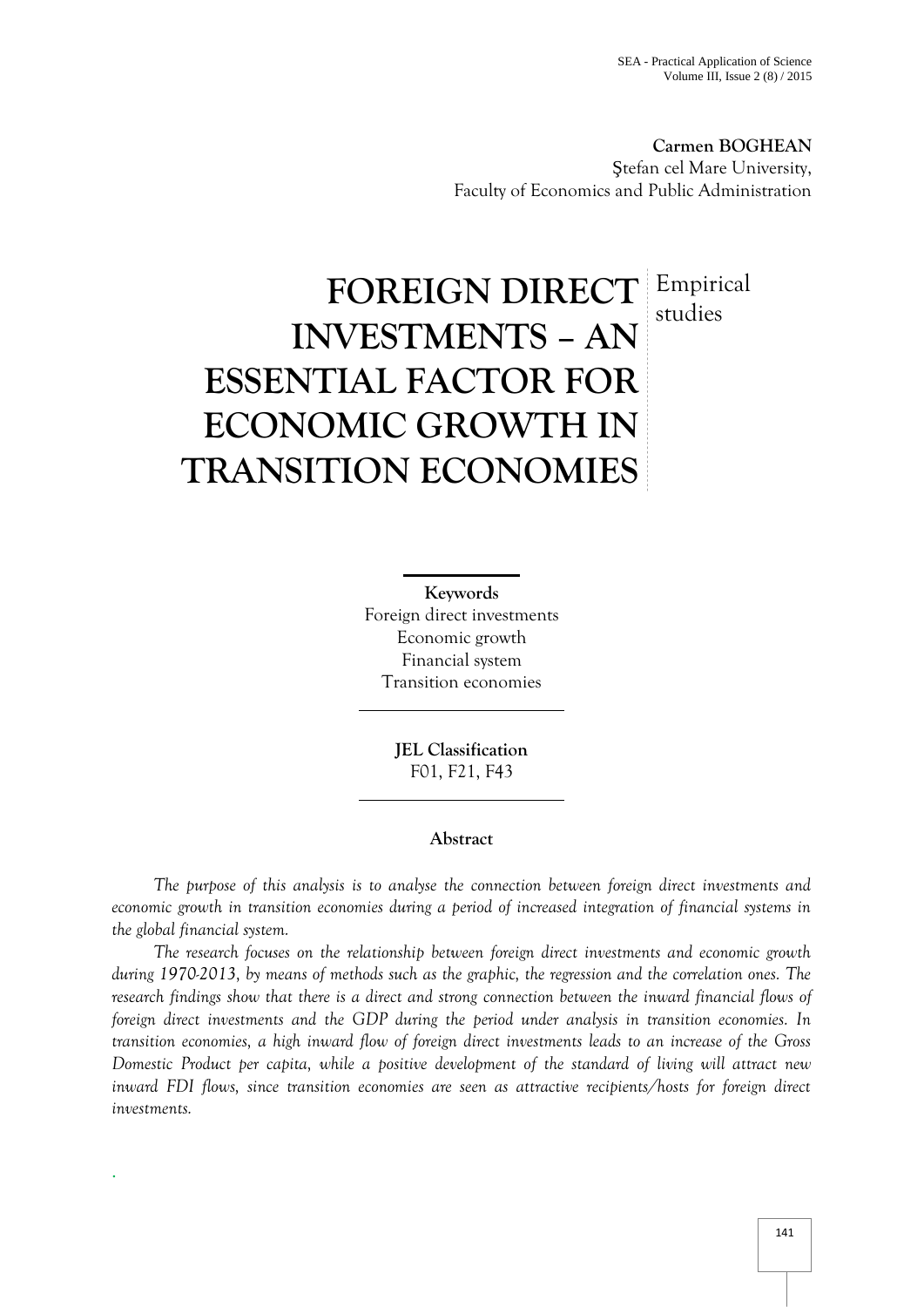## **1. Review of the professional literature concerning the relationship between foreign direct investments and economic growth**

According to the research in the field, the relationship between foreign direct investments and economic growth is based on the neoclassical and endogenous growth models. (Adhikary, B., 2011)

The neoclassical and endogenous growth models are seen as a theoretical basis for FDIs, thus enabling the development of a country's economic growth hypothesis. According to the neoclassical growth theory, FDIs are the ones that channel the funds needed by an economy, towards the secondary sectors that have a capital deficit, which, in turn, leads to a higher rate of economic growth through the increased marginal productivity of capital. Note that, from a neoclassical perspective, economic growth needs capital investments in the form of a long-term commitment Adams, 2009). Neoclassical economists also believe that FDIs are more reliable and less volatile sources of capital for developing economies that can thus lead to increased economic growth (Borenzstein and collab. 1995, Lipsey 1999, Moosa 2002, Moosa & Cardak 2006).

On the other hand, endogenous growth theories state that a country's long term development is not only influenced by material investments but also highly depends on the efficiency employed in using those investment flows. Therefore, the endogenous growth model focuses on incorporating organisational, management, technical and human skills and technological progress, as well as on the accretion of endogenous know-how in growth theories that are often due to foreign direct investments (Mankiw et al. 1992, Pugel 2007). In the endogenous growth model, long term economic growth is seen as a function of technological progress derived from technological transfer and the dissemination of knowledge (Romer 1994, Nair -Reichert and Weinhold 2001).

There are papers in the professional literature that underline the relationship between FDIs and the GDP as bidirectional. Thus, the changes in the volume of inward FDI flows will affect the GDP, while changes in the GDP can, in turn, affect the amount of inward FDI flows to the recipient country. If a country undergoes constant and stable economic growth, this may have a positive influence on the foreign investors' willingness to continue investments, while an increase of foreign investments will subsequently lead to an expansion of the market and, evidently, economic growth. Different economic sectors of the recipient country have reached different results showing that the benefits brought by foreign direct investments vary widely across different economic sectors (Alfaro, 2003). An empirical research conducted by the author for the period 1981-1999,

reveals that the total FDI volume exerts an ambiguous effect on economic growth. Thus, FDIs in the primary sector tend to have a negative effect on economic growth, while investments in the secondary sector lead to positive outcomes. As far as the tertiary sector is concerned, the relationship FDI – economic growth is barely identified.

### **2. Analysis of the relationship between inward foreign direct investment flows and the GDP per capita in transition economies**

As seen in Figure 1, on a global level, the gross domestic product per capita has had a particular trend, both on each category of countries, as well as during various periods, thus outlining both a mixed and complex development. Note the presence of a significant delay between the level of economic development in developed countries and emerging and/or transition economies. The identified correlations have highlighted either the presence of a close or significant direct relationship or an insignificant one, as well as a bivalent relationship between the two variables that were taken into account in this correlation.

The analysis of the relationship between inward flows of foreign direct investments and the GDP per capita in transition economies can be conducted by means of the graphical, the regression or the correlation method. These methods enable researchers to identify the presence, the purpose and the type of the relationship, as well as to measure the intensity of the relationship between the two variables under consideration.

In order to conduct the suggested analysis, we have used the data provided by the UNCTAD statistics for transition economies. The data has subsequently been processed by means of the SPSS 22 software.

The evolution of inward FDI flows and of the GDP per capita in transition economies during 1970-2013, is presented in the dual axis system outlined in Figure 2. The figure shows that the two indicators presented for the period 1970-2013 have had a different evolutionary trend.

In order to analyse the influence of inward FDI flows on the GDP, we have presented the xOy axis system with the pairs of values related to the two variables in transition economies, during the period 1970-2013.

An analysis of the evolution presented in Figure 3 reveals that there is a direct relationship between inward FDI flows and the GDP per capita in transition economies, during the period 1970- 2013. The relationship can be approximated in a linear model:

$$
y = a + bx
$$
  
GDP<sub>13</sub> = a + b \* FD!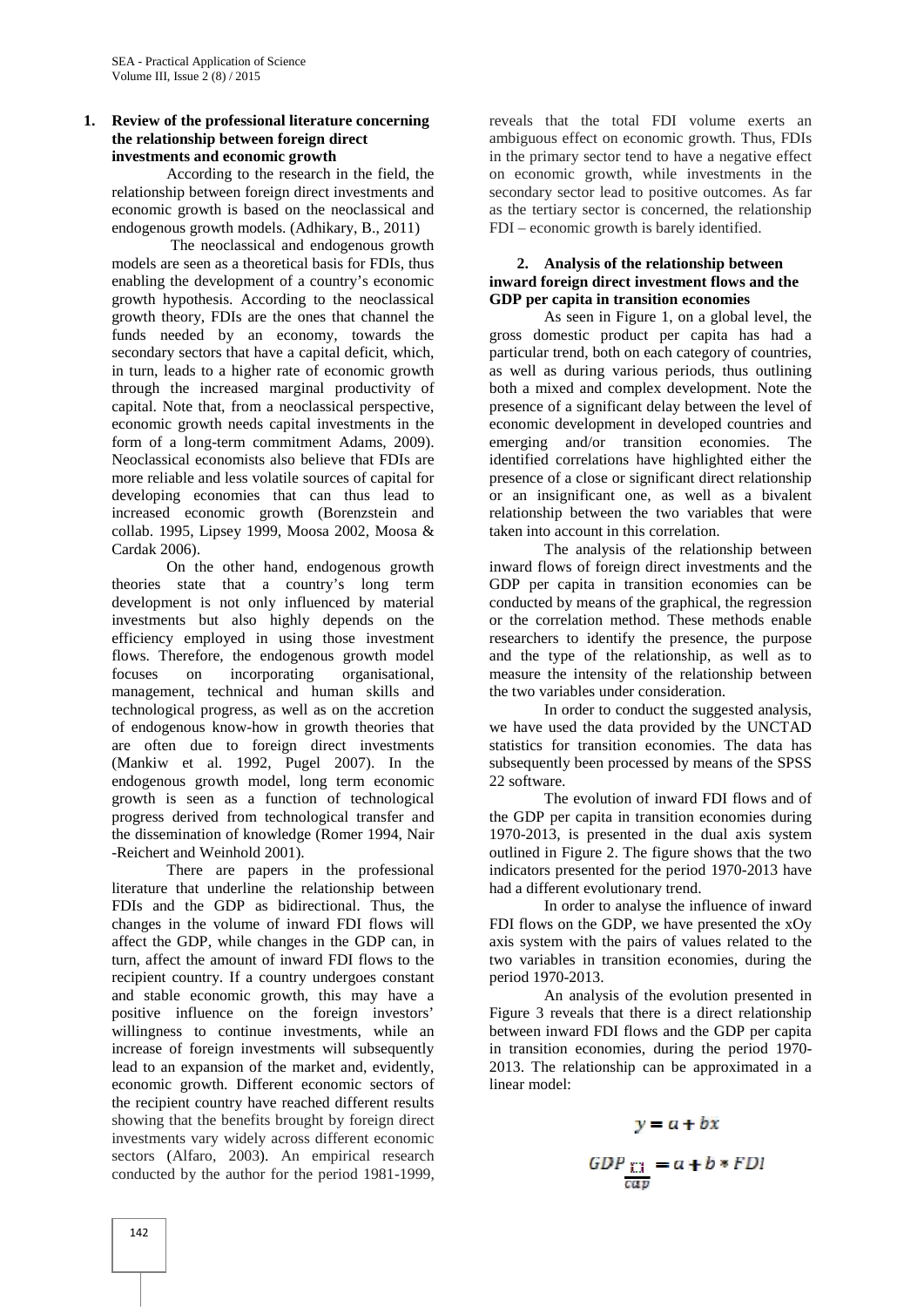The model coefficients have been estimated based on the least square method, by means of the SPSS 22 statistical software, while the results measured for the coefficients of the linear model have been summarized in Table 1.

Based on the values identified in the above table, we can draw the estimated equation of the model Gross Domestic Product per capita in transition economies, for the period ranging between 1970-2013, thus:

GDP/capita =  $2277,530 + 0,056 * FDI$ 

The value of the Pearson correlation ratio presented in Table 2, shows that the inward FDI flows directly influence the GDP per capita in transition economies during the period ranging during 1970-2013, with a very strong relationship between the two variables. The correlation ratio equals 0,888 for the linear model. The calculated coefficient of determination and shows that the variation of the GDP per capita variable is influenced up to 78,9% by the FDI flows variable, while the remaining percentage difference is due to random factors.

In order to check whether there is a bivalent relationship between FDI flows and GDP per capita in transition economies, we have measured the correlation between the two variables by means of the Spearman coefficient, calculated with the SPSS 22 software. (Table 3) – we are trying to find whether a high level of inward FDI flows leads to a higher GDP per capita in this category of countries, as well as whether a significant level of GDP per capita attracts a higher level of inward FDI flows.

The results arrived at for the Spearman coefficient show that, in the long run, the relationship between the GDP per capita and the inward FDI flows is not valid both ways in transition economies for the period during 1970- 2013. The value of the Spearman coefficient amounts to 0,237, which is statistically insignificant. A high amount of inward FDI flows in transition economies will lead to economic growth. However, a high level of GDP per capita is not a triggering factor of inward FDI flows.

For a shorter period of time, 2000-2013, the values of the two variables under analysis were graphically depicted in the dual axis system in Figure 4.

Note that the short-term trend of the two variables for the period 2000-2013 is very similar. The inward FDI floes have followed the evolutionary trend of the gross domestic product per capita in transition economies.

The Spearman correlation coefficient has a very high value, close to  $+1$  (0,938), which is considered significant (the related sig. value is below 0,01).

The results for the Spearman coefficient presented in Table 4, show that the relationship between the GDP per capita and inward foreign direct investment flows is valid both ways in transition economies for the period during 2000- 2013.

The analysis of the relationship between the amount of inward financial flows and economic growth, both before and after the global crisis, reveals both a mixed and complex image. Thus, the relationship between economic growth and financial flows depends on the presence of a strong financial market, on the type of FDI flows, on the economic structure, as well as on the existing global growth models. Thus, after reviewing the research findings, we believe there is a strong relationship between foreign direct investments and economic growth.

## **3. Conclusions**

In light of the changes occurring on a global scale after the inception of the financial crisis of 2007, the economic policy measures adopted by most countries tend to differ from encouraging foreign direct investments to ceiling them. Some see foreign direct investments as an essential factor that encourages sustainable economic growth, while others believe that foreign direct investments can lead to unfair competition for domestic products, as well as a lack of control over domestic capital.

The two indicators under analysis for transition economies – foreign direct investments and gross domestic product per capita – have had a different evolutionary trend during 1970-2013. The relationship between the inward foreign direct investment flows and the GDP per capita in transition economies for the period ranging during 1970-2013 can be approximated to a linear model. The value of the Pearson correlation ratio shows that inward foreign direct investment flows directly influence the GDP per capita in transition economies during 1970-2013. The calculated Spearman coefficient shows that the relationship between the GDP per capita and inward foreign direct investment flows doesn't work both ways in transition economies during 1970-2013. A high level of GDP per capita in transition economies doesn't necessarily attract higher inward foreign direct investment flows. We have also found that the evolution of the two variables is very similar during the period 2000-2013. The inward foreign direct investment flows have followed the evolutionary trend of the GDP per capita in transition economies. The identified Spearman coefficient has a very high value, which is considered significant. The relationship between the GDP per capita and inward foreign direct investment flows is valid and significant both ways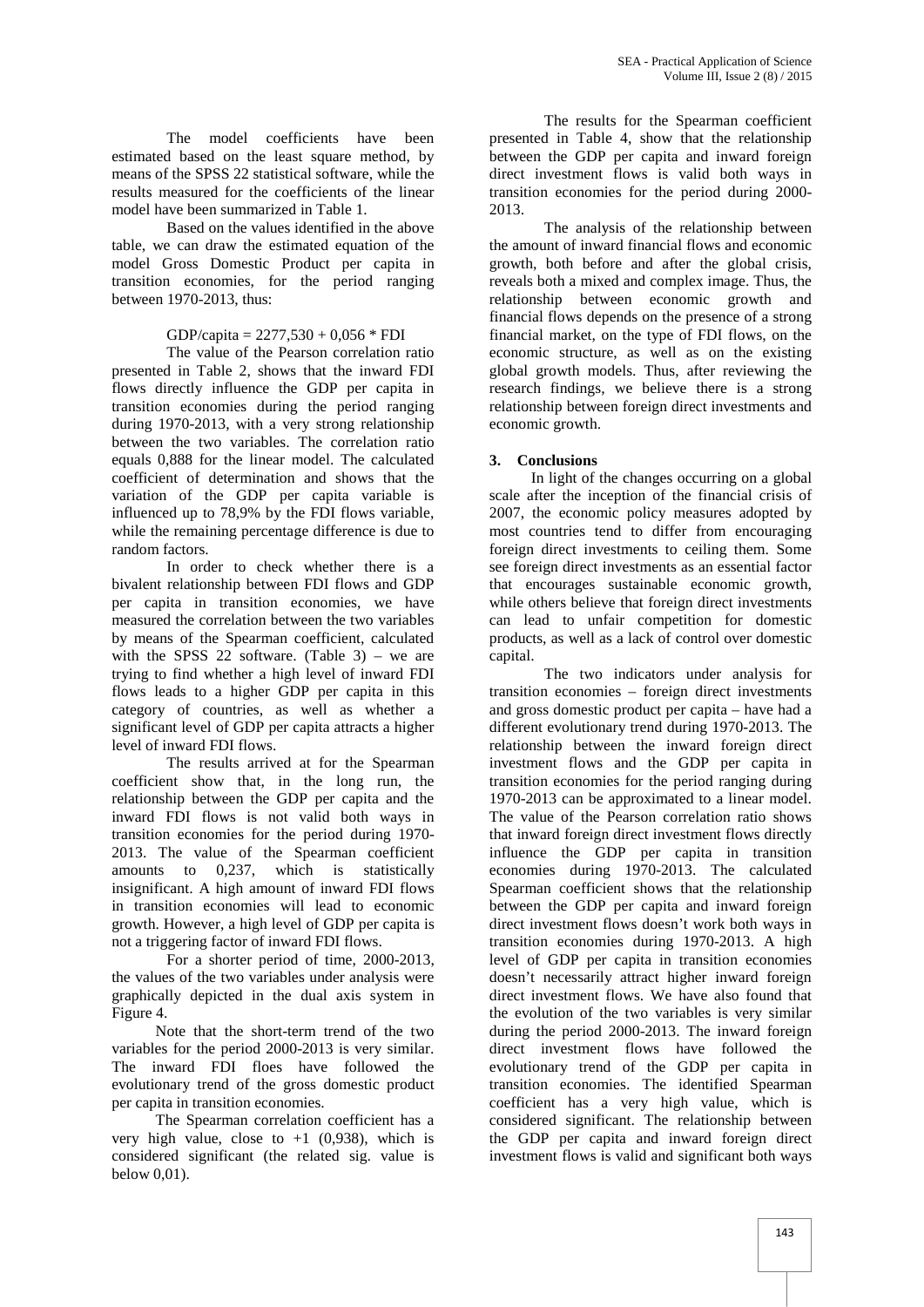in transition economies during the period 2000- 2013.

The objective of the present research was to identify the correlation between the migrating nature of financial flows and the development level  $\frac{7}{1}$ of those countries affected by crises, particularly transition economies.

The long term relationship between 8. inward FDI flows and GDP per capita is taken into account in the development of national strategies that are aimed at attracting foreign direct investments.

#### **References**

- 1. Adhikary, B., *FDI, Trade Openness, Capital Formation, and Economic Growth, A Linkage Analysis*, International Journal of Business and Management Vol. 6, No. 1; January 2011, p.18-21
- 2. Adams, S. (2009). Foreign direct investment, domestic investment, and economic growth in Sub- Saharan Africa, *Journal of Policy Modelling*, 31, 939-949.
- 3. Alfaro, L., (2003) *Foreign Direct Investment and Growth: Does the Sector Matter?,* Harvard University, Harvard Business School, Working Paper;
- 4. Borensztein, E. J., Gregorio, & Lee, J. W. (1995). How does foreign direct investment affect economic growth?, *NBER Working Paper 5057*.
- 5. International Monetary Fund (2014) *World Economic Outlook Databases (WEO) October, 2014,*

http://www.imf.org/external/pubs/ft/weo/2014/02/ weodata/index.aspx;

- 6. Lipsey, R. E. (1999). The role of FDI in international capital flows. In M. Feldstein (Eds.), *International Capital, Flows*. Chicago University Press: Chicago. 307–331.
- 7. Moosa, I. A. (2002). *Foreign Direct Investment: Theory, Evidence and Practice*. Palgrave: London.
- 8. Moosa, I. A., & Cardak, B.A. (2006). The determinants of foreign direct investment: An extreme bound analysis, *Journal of Multinational Financial Management*, 16, 199-211.
- 9. Mankiw, N.G., David, R., & David, N.W.(1992). A contribution to the empirics of economic growth. *Quarterly Journal of Economics*, CVII, 407-438.
- 10. Paugel, A. T. (2007). *International Economics*. McGraw-Hill Irwin: New York, USA.
- 11. Romer, P. M. (1994). The origin of endogenous growth. *Journal of Economic Perspectives,* 8(1):3- 22.
- 12. Nair-Reichert, U., & Weinhold, D. (2001). Causality test for cross country panels: a new look at FDI and economic growth in developing countries. *Oxford Bulletin of Economics and Statistics*, 63(2), 153-171.
- 13. UNCTAD Databases, www.unctad.org

#### **Acknowledgements**

This paper has been financially supported within the project entitled *"SOCERT. Knowledge society, dynamism through research",* contract number POSDRU/159/1.5/S/132406. This project is cofinanced by European Social Fund through Sectorial Operational Programme for Human Resources Development 2007-2013. Investing in people!"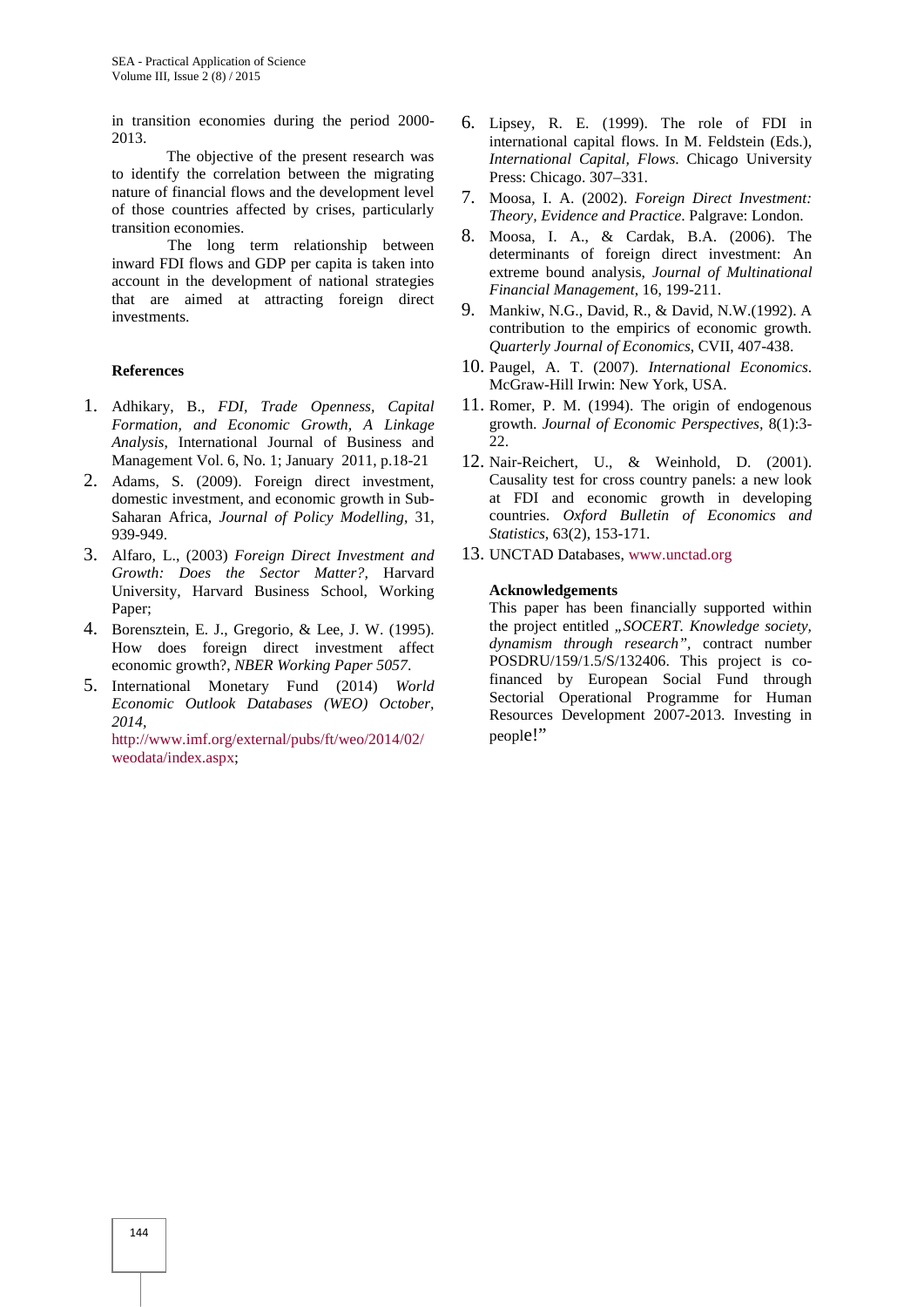# *Table no. 1 Coefficients of the linear model*

|                                             | Unstandardized coefficients |            | Standardised<br>coefficients |        |       |
|---------------------------------------------|-----------------------------|------------|------------------------------|--------|-------|
|                                             |                             | Std. Error | Beta                         |        | Sig.  |
| Inward FDI flows in<br>transition economies | 0,056                       | 0.004      | 0.888                        | 12.542 | 0,000 |
| Constant                                    | 2277,530                    | 171.051    |                              | 13,315 | 0,000 |

*Table no.2 Estimates for the Correlation ratio, the coefficient of determination and the Standard error for the linear model*

| Correlation ratio | Coeff-ient of<br>determination<br>$_{R2}$ | Adjus<br>зен о<br>$C$ et $C$ minution<br><b>Estimated sta</b><br>R <sub>2</sub> ajustat) |  | Estimated standard error |
|-------------------|-------------------------------------------|------------------------------------------------------------------------------------------|--|--------------------------|
| 888               |                                           | 0.784                                                                                    |  |                          |
| 0,888             | J,789                                     |                                                                                          |  | 986,829                  |

*Note: The independent variable consists in the Inward FDI flows in transition economies*

| Table no.3 The Spearman correlation coefficient for the period during 1970-2013 |  |
|---------------------------------------------------------------------------------|--|

| $\cdot$                                                   |                  |                       |
|-----------------------------------------------------------|------------------|-----------------------|
|                                                           | Inward FDI flows | <b>Gross Domestic</b> |
|                                                           |                  | Product per capita    |
| Correlation coefficient<br>Inward FDI flows in transition | 1,000            | 0,237                 |
| $Sig. (2-tailed)$                                         |                  | 0.122                 |
|                                                           | 44               | 44                    |
| Correlation coefficient<br>Gross Domestic Product per     | 0.237            | 1,000                 |
| capita in transition economies<br>Sig. (2-tailed)         | 0.122            |                       |
|                                                           | 44               | 44                    |
|                                                           |                  |                       |

*\*\*the correlation is significant at a 0,05 level (2-tailed).*

|                                |                         | Inward FDI flows | GDP per capita |
|--------------------------------|-------------------------|------------------|----------------|
| Inward FDI flows in transition | Correlation coefficient | 1,000            | $0,938$ **     |
| economies                      | $Sig. (2-tailed)$       |                  | 0,000          |
|                                | N                       |                  |                |
| Gross Domestic Product per     | Correlation coefficient | $0,938$ **       | 1,000          |
| capita in transition economies | Sig. (2-tailed)         | 0.000            |                |
|                                |                         |                  |                |

*Table no. 4. The Spearman correlation coefficient for the period 2000 -2013*

*\*\* The correlation is significant at a 0,05 level (2-tailed).*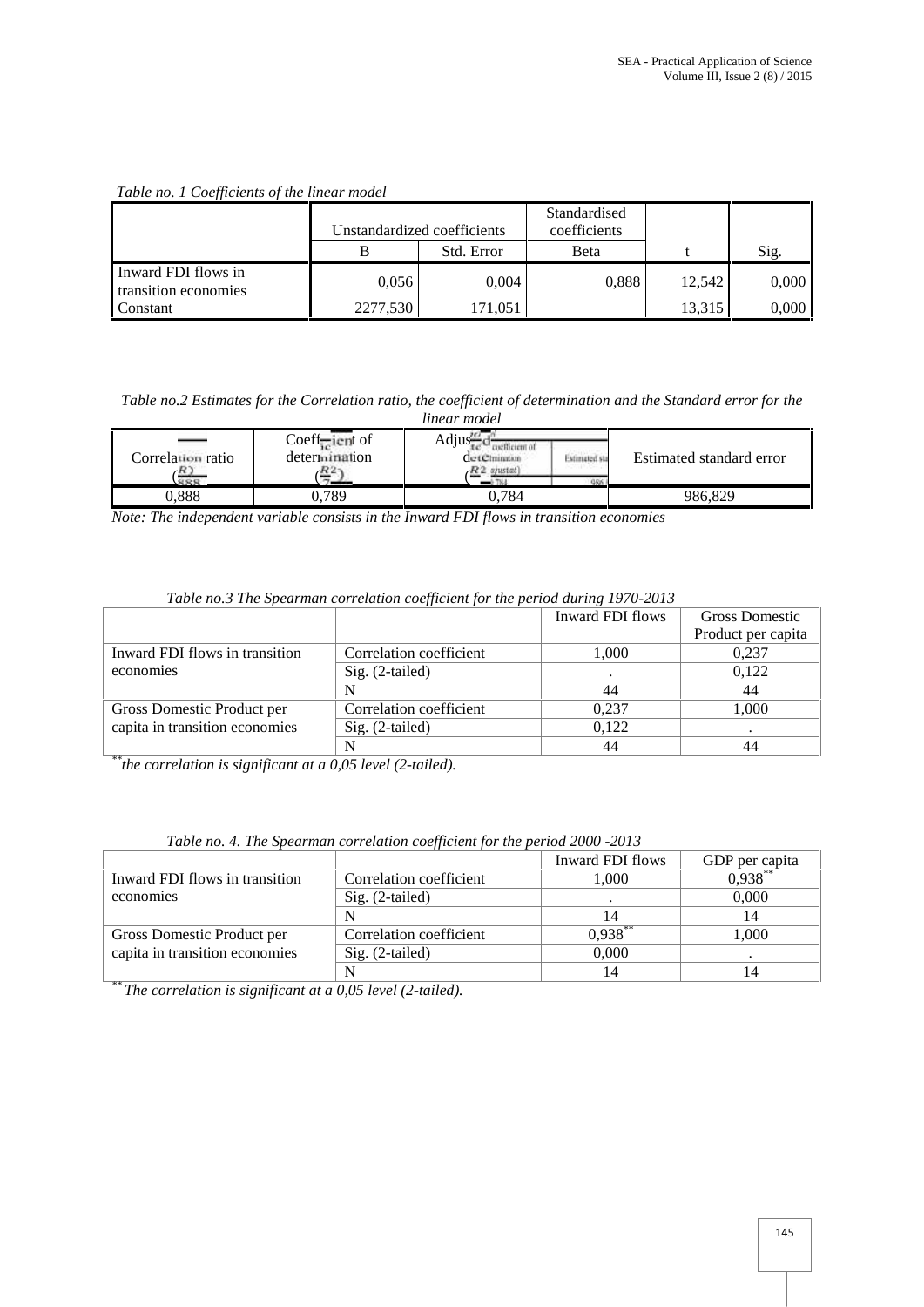



*Source: author's own, based on the data provided by the UNCTAD Database* 

*Figure no. 2 Evolution of the GDP and inward FDI flows in transition economies during 1970-2013 GDPand 1970-2013*